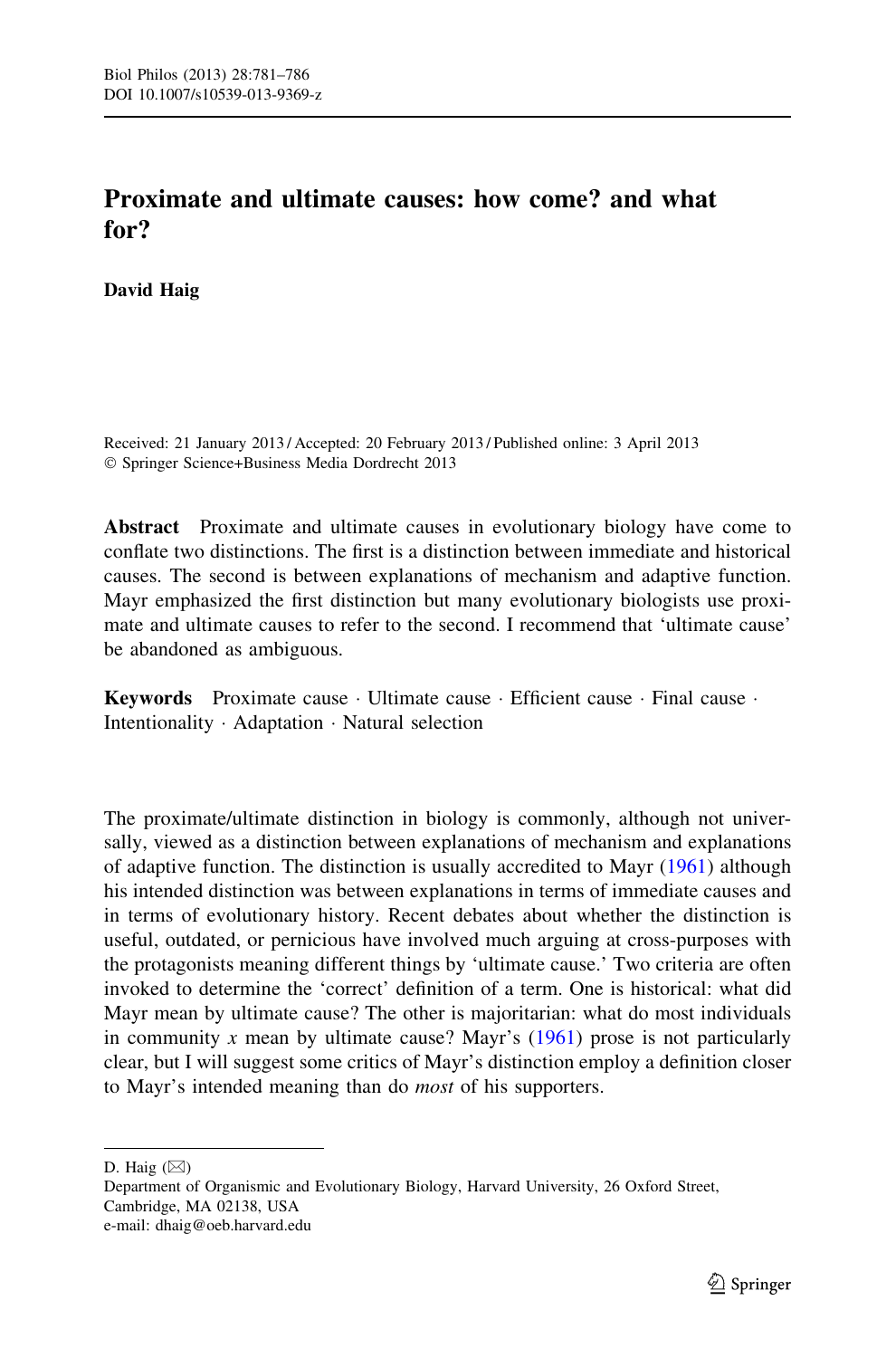## Ernst Mayr and proximate and ultimate causes

When we say "why" we must always be aware of the ambiguity of this term. It may mean "how come?," but it may also mean the finalistic "what for?" It is obvious that the evolutionary biologist has in mind the historical ''how come?'' when he asks ''why?'' (Mayr [1961\)](#page-5-0)

Cause and effect in biology was presented to the Hayden Colloquium on Scientific Method and Concept at MIT during the academic year 1960–1961 (Lerner [1965;](#page-5-0) Beatty [1994\)](#page-4-0). A version was published in Science (Mayr [1961](#page-5-0)) and subsequently in the proceedings of the Hayden Colloquium (Mayr [1965](#page-5-0)). The two versions are highly similar but not identical.

One must consider Mayr's 'political' motivations to understand the goals of Cause and effect in biology. An important motivation was to defend the place of systematics and evolutionary biology in the academy against triumphalist molecular biology (Beatty [1994](#page-4-0); Dietrich [1998\)](#page-4-0), whilst at the same time disowning connection between evolutionary biology, correctly delimited, and various vitalistic theories. The criticisms against which Mayr wished to defend his discipline are not difficult to divine, both from his text and because evolutionary biologists, 50 years later, still encounter the same criticisms. Evolutionary biology, it is said, smuggles in unscientific, teleological concepts and is less rigorous and predictive than the 'hard' sciences.

Mayr [\(1961](#page-5-0), [1965](#page-5-0)) structured his paper around three aspects of causality: explanation of past events, prediction of future events, and teleology. He first distinguished two broad disciplines, functional and evolutionary biology, with different explanatory goals and different causal concepts. Mayr identified the functional biologist's question as ''How?'' and the evolutionary biologist's question as ''Why?'' where the latter was understood as the historical ''How come?'' rather than the finalistic ''What for?'' The functional biologist was concerned with immediate causes whereas the evolutionary biologist was concerned with ''causes that have a history.'' Thus, ''proximate causes govern the responses of the individual (and his organs) to immediate factors of the environment, while ultimate causes are responsible for the evolution of the particular DNA code of information with which every individual of every species is endowed.''

Mayr's treatment of teleology is revealing. He explicitly disavows ''What for?'' because of its teleological overtones. Goal-directed behaviors are present in biology but these are caused by the playing out of evolved genetic programs. By implication, how these programs are expressed is the province of functional biologists, but the non-teleological origin of these programs is the realm of evolutionary biologists. ''The development or behavior of an individual is purposive, natural selection is definitely not.'' Mayr subtly shifts the stigma of teleological (or teleonomic) thinking from evolutionary to functional biology.

What did Mayr mean by proximate and ultimate causes and why did he choose these terms? More than once, Mayr states that proximate causes are immediate whereas ultimate causes are historical. Therefore, ultimate causes are presented as temporally prior to proximate causes. Mayr clearly did not believe that evolutionary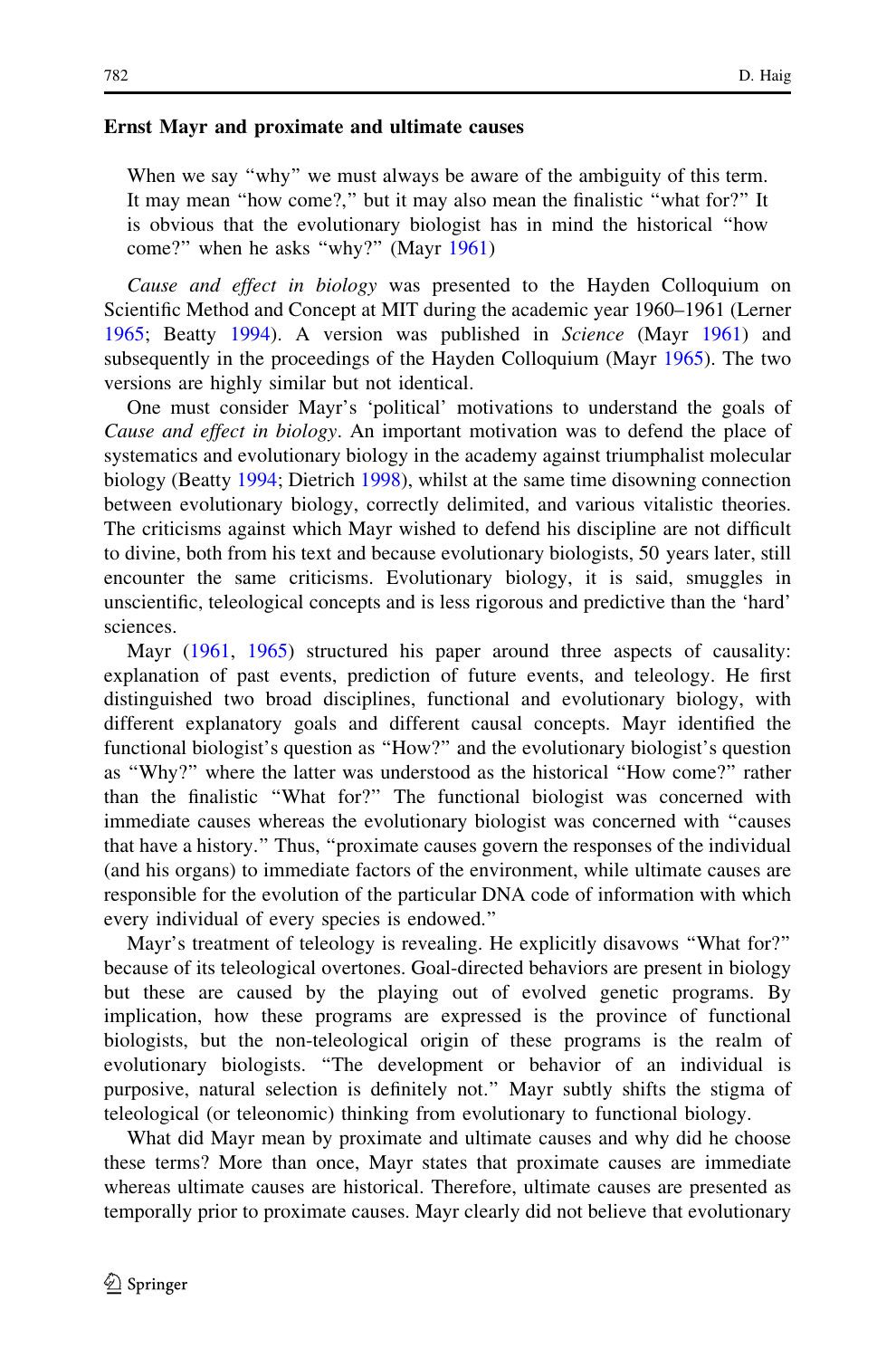causes were without prior cause, so why choose 'ultimate' rather than, say, 'remote'? This is politics. Proximate causes are more salient than remote causes, but ultimate valorizes the evolutionary over the merely *proximate*.

## Proximate and ultimate causes after Mayr

Mayr's proximate/ultimate distinction has been widely adopted by evolutionary biologists, but largely ignored by functional biologists. Perhaps, some of the attraction to evolutionary biologists has been the invidious comparison between ultimate and proximate. But the connotation, that ultimate causes are more important than proximate causes, will certainly not have endeared the distinction to functional biologists. 'Ultimate cause' has been labeled ''simply pretentious'' (Francis [1990](#page-4-0)) and ''disciplinary chauvinism'' (Dewsbury [1999](#page-4-0)).

The ambiguity of 'Why?' created ambiguity in the meaning of ultimate causes. Mayr explicitly disavowed the finalistic 'What for?' in favor of the historical 'How come?' but for many evolutionary biologists it is 'What for?' that distinguishes ultimate from proximate explanations. 'What for?' is exclusively concerned with natural selection, but 'How come?' encompasses additional historical factors. Tinbergen [\(1968](#page-5-0)) avoided the ambiguity of 'Why?' by separating questions of survival value from evolutionary history.

Close attention to whether authors ask 'How come?' or 'What for?' clarifies their positions and illuminates causes of misunderstanding in current debates about proximate and ultimate causes. Some see the relevant distinction as predominantly temporal (of immediate versus historical causes):

This conceptual dichotomy is a deeply engrained habit of thinking and is characterized by the belief that aspects of development are determined by either (1) events which occurred earlier in the development of the individual, or (2) preontogenetic factors which operated on the ancestors of the individual. (Lickliter and Berry [1990](#page-5-0))

Proximate explanations focus on causes in the present; evolutionary explanations focus on how the present has been shaped by events in the past. (Hochman [2013\)](#page-5-0)

Proximate causes are immediate, mechanical influences on a trait … ultimate causes are historical explanations … (Laland et al. [2013](#page-5-0))

From this perspective, the distinction between proximate and evolutionary causes is seen as a false dichotomy, without a principled distinction between 'How?' and 'How Come?' By contrast, defenders of a proximate/ultimate distinction usually focus on the difference between 'How?' and 'What for?' and implicitly or explicitly place 'How come?' on the proximate side of the ledger:

To understand behavior … it is vital to distinguish between the 'proximate' cause (the physiological mechanism) and the 'ultimate' cause (the evolutionary 'goal') of the behavior in question. (Burnham and Johnson [2013](#page-4-0))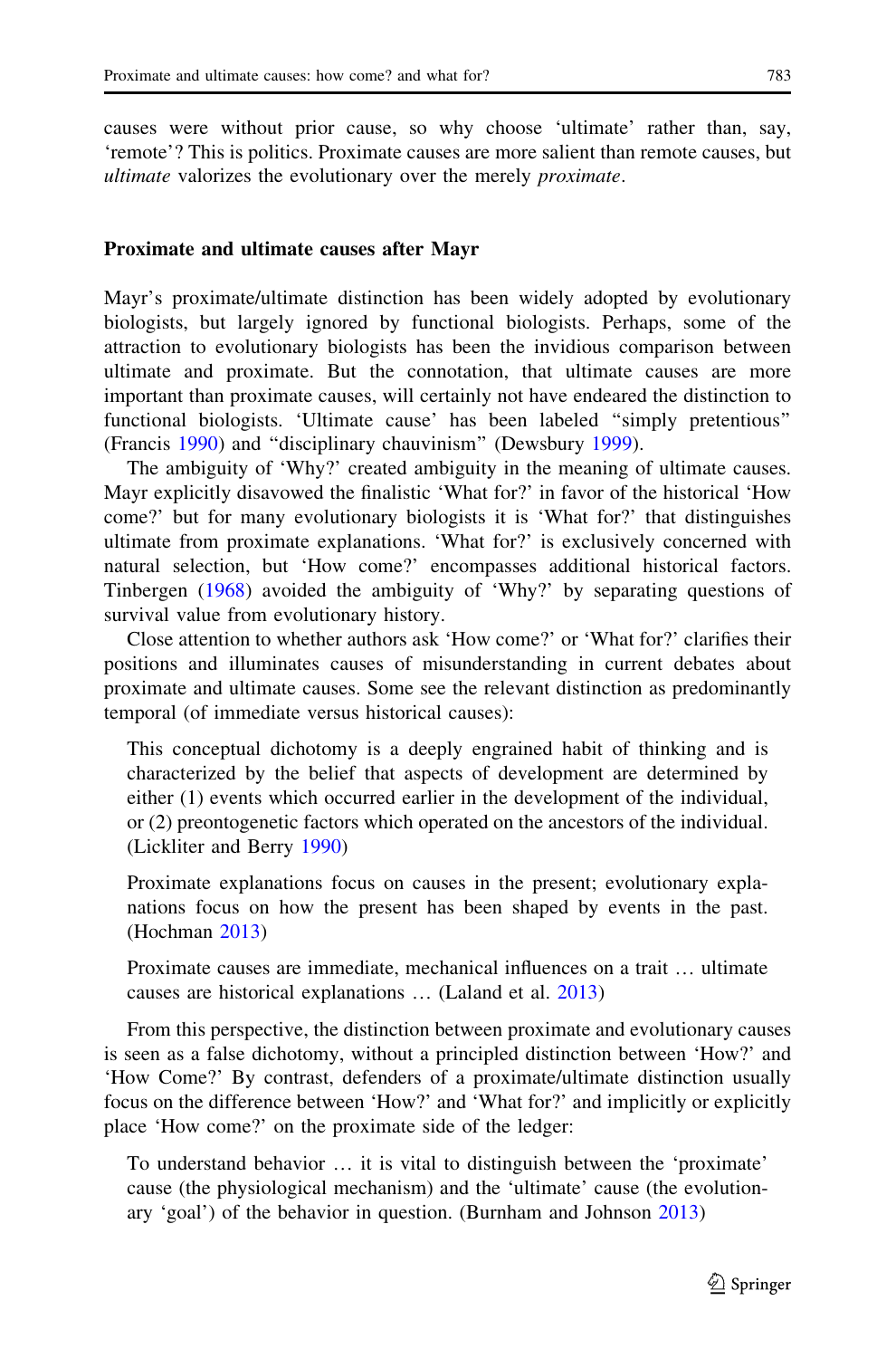The explanatory utility of an ultimate account is not solely in a detailed phylogeny, capturing a particular trait's ancestry and shifting phenotype over time; it is the exposure of function, of why a given trait is as it is. … Historical accounts are not in any sense default ultimate accounts, they … can be understood in purely proximate terms. (Dickins and Barton [2013](#page-4-0))

Two issues have become enmeshed. The first concerns what efficient causes are important in evolutionary change. Do developmental mechanisms play a role? Does organismal evolution alter the environment and subsequent selection? Few would dissent from an affirmative answer to either question. The problem is that some define these as proximate and others as ultimate questions. Current debate would be clarified by abandoning talk of 'ultimate causes' because this term has come to conflate 'What for?' and 'How come?'

The second issue concerns the role of teleological reasoning and language in evolutionary biology. From this perspective, how and why separate questions of mechanism from questions of function (or purpose). This separation is the evolutionary descendant of the venerable distinction between efficient and final causes, with final causes interpreted in a strictly Darwinian sense. Some are comfortable with Darwinized final causes but others believe they have no place in science.

Cause-talk and function-talk are not simply different vocabularies, they are incommensurable. There is no common currency in which causal and functional explanations can be cashed in. There is no common currency for proximate and ultimate causes. There are no ultimate causes. (Francis [1990](#page-4-0))

The mechanisms behind evolutionary processes leading to novelty can be explained in the absence of ultimate (final) causes, but not in the absence of proximate (efficient) causes. (Guerrero-Bosagna [2012\)](#page-4-0)

''Why is A?'' has two different, if related, meanings. If we are dealing with a conscious (or programmed) agent, we may ask why the agent took action A, seeking explanation of the agent's reason for action A. Absent such an agent, ''why is A?'' morphs into a ''how?''—question form: ''how does A come about?'' … Thus ''why?'' questions concerning natural selection actually are "how?" questions. (Watt [2013](#page-5-0))

Debate would be clarified by explicitly discussing mechanism versus function, or efficient versus final causes, rather than the ambiguous proximate versus ultimate. Part of the problem is disagreement about what constitutes a cause. Many would restrict 'cause' to efficient causation and would deny that functional explanations are causal. Tinbergen [\(1968](#page-5-0)) belonged to this semantic camp. With respect to his four questions (survival value, mechanism, development, evolution), he wrote:

The first question, that of survival value, has to do with the *effects* of behavior; the other three are, each on a different time scale, concerned with its causes (emphasis added).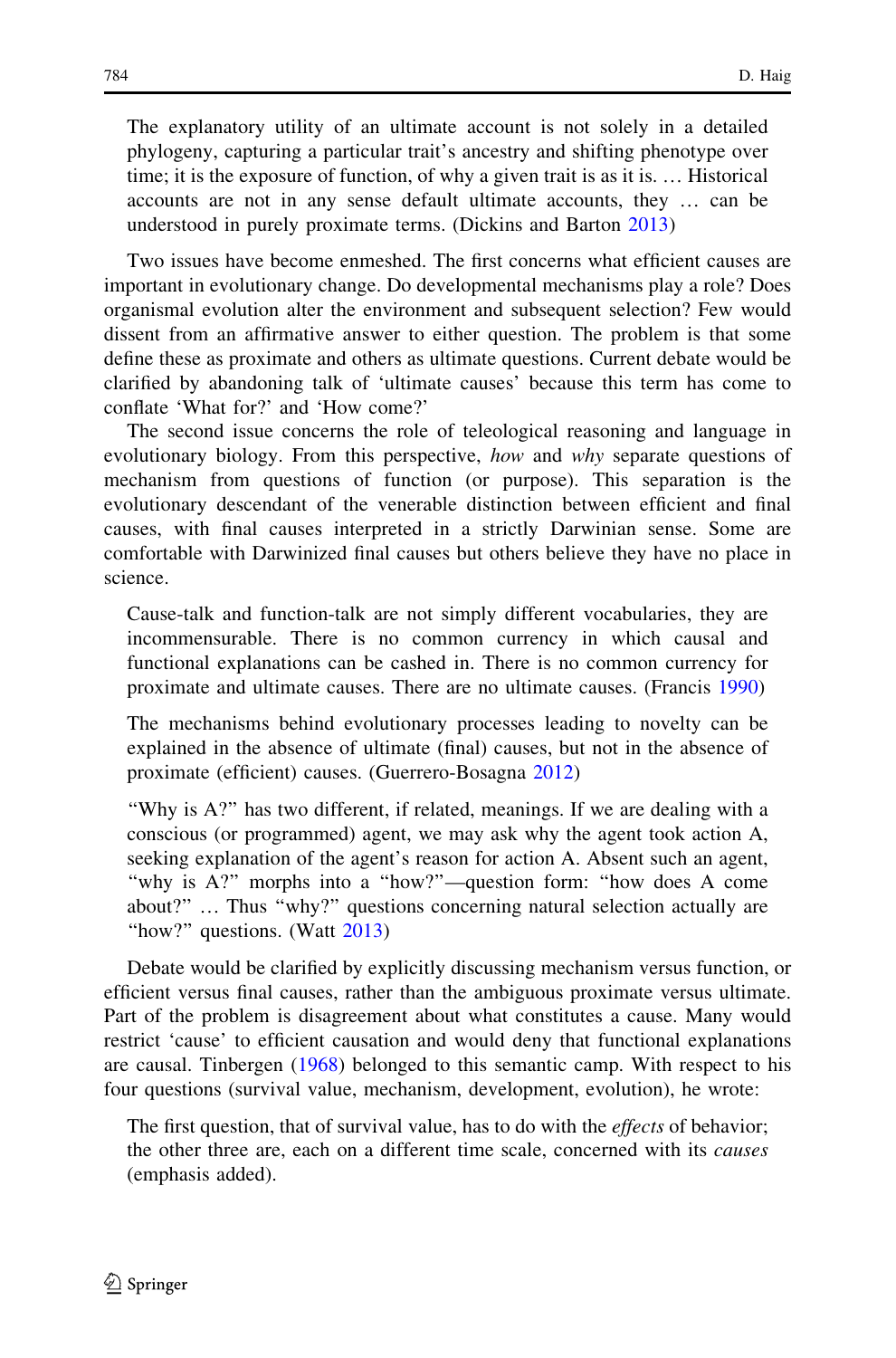<span id="page-4-0"></span>A distinction between 'How (incorporating how come)?' and 'What for?' remains useful. Questions of mechanism and adaptive function invite different kinds of answers. Intentional language is often the most natural way to talk about adaptations. Accusations that such language illegitimately invokes supernatural entities or conscious agents are usually no more than willful misunderstanding and petty point-scoring.

There is a sense in which there are only efficient and material causes (matter in motion), but a complete account of any evolutionary process in these terms is unattainable. All practical accounts of efficient causation need somewhere to begin, and must posit causes without stated prior causes. Formal and final causes arise as ways of explaining matter in motion because of the necessary incompleteness of explanations in terms of efficient and material causes.

Genotypes determine phenotypes (by developmental processes in an environmental context), and phenotypes determine which genes are replicated (Haig [1992\)](#page-5-0). By this recursive process, the *effects* of genes come to have a *causal* role in explaining which genes are present. The ends (in the previous generation) justify the means (in the next generation). It is a disciplinary convention of functional biologists that causal accounts should start with genotypes<sub>n</sub> to explain phenotypes<sub>n</sub> rather than with phenotypes<sub>n</sub> to explain genotypes<sub>n+1</sub>. Adaptationists, by contrast, often argue from phenotypes to genotypes.

The meaningless operation of efficient causes, in a process summarized as natural selection, has created a world in which things exist with meanings and purposes (Dennett 2009, 2013). 'What for?' invites an 'on average' summary of past interactions between phenotypes and genotypes in complex environments. There is nothing in this view that denies an important role for development in evolutionary processes, nor that a recursive relationship exists among genotypes, phenotypes, and environments.

Acknowledgments I thank Thomas Dickins and Samir Okasha for comments on the manuscript.

## References

- Beatty J (1994) The proximate/ultimate distinction in the multiple careers of Ernst Mayr. Biol Philos 9:333–356
- Burnham TC, Johnson DDP (2013) The biological and evolutionary logic of human cooperation. Anal Kritik 27:113–135
- Dennett D (2009) Darwin's ''strange inversion of reasoning''. Proc Natl Acad Sci USA 106:10061–10065

Dennett D (2013) The evolution of reasons. In: Bashour B, Muller HD (eds) Contemporary philosophical naturalism and its implications. Routledge (in press)

Dewsbury DA (1999) The proximate and the ultimate: past, present, and future. Behav Process 46:189–199

Dickins TE, Barton RA (2013) Reciprocal causation and the proximate–ultimate distinction. Biol Philos (in press)

Dietrich MR (1998) Paradox and persuasion: negotiating the place of molecular evolution within evolutionary biology. J Hist Biol 31:85–111

Francis RC (1990) Causes, proximate and ultimate. Biol Philos 5:401–415

Guerrero-Bosagna C (2012) Finalism in Darwinian and Lamarckian evolution: lessons from epigenetics and developmental biology. Evol Biol 39:283–300